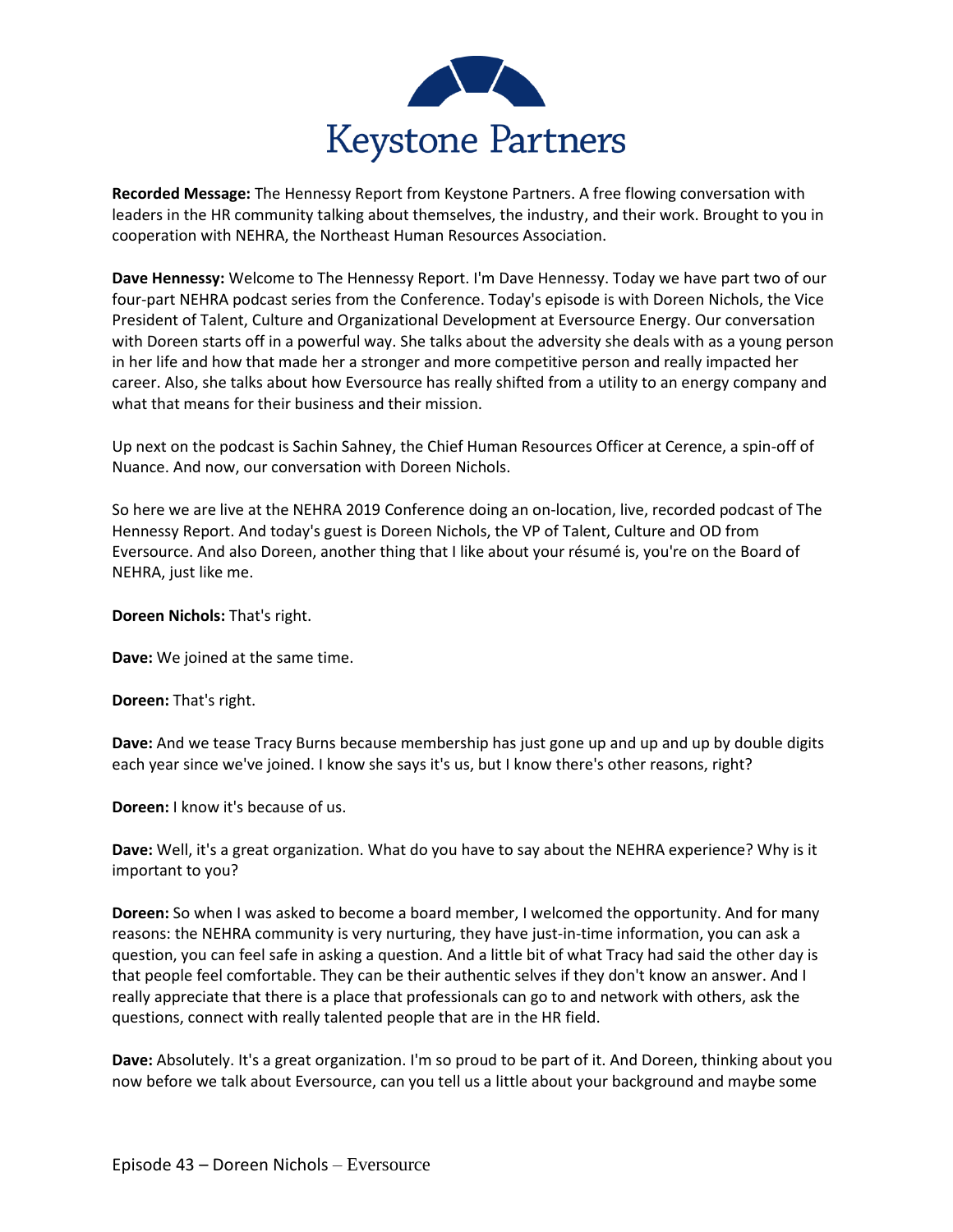

early life experience as you look back on it now was an inflection point for you that set you on the career path or got you to where you are today and where you're heading?

**Doreen:** Yeah. So I'm a product of the '60s. And my parents moved out to the suburbs, it was actually a farm town in Ashland, Massachusetts. And it was a very interesting experience because my brothers and I were the first African American family to graduate from Ashland High. And I just remember growing up that I was…we moved out there in third grade…because I was black, an African American, the kids would make fun of me. I've been spit on. I was called a walking Tootsie Roll. And I wanted to fit in. And my brothers didn't have that issue because they were athletes, they were popular, and I did not belong to any particular group.

**Dave:** Wow. That must have been so hard, at that time.

**Doreen:** It was hard because I just thought, I need to fit in. And so how I fit in is, I actually took up sports. I became an athlete. And then I actually just did a deep dive into the study, so I was going to be the smartest person in the class so that people would recognize me from my smartness, not for the color of my skin. That carried on until I graduated and went off to college. And it was a defining point for me in saying, "I don't have to…"

**Dave:** Did you know you were doing that at the time, that I'm really... Was it planned? Or as you look back on it now, do you know you were doing that?

**Doreen:** I did not.

**Dave:** You did that as a…

**Doreen:** It was just survival.

**Dave:** To survive in that, you just did it.

**Doreen:** It was to survive. I just did it. And then it was when I became a little bit more of an adult and much more intelligent, I guess, that when I was in college, it's was like, okay, you don't have to fit in. You can be your own unique self and make a difference. And so my goal was to make a difference in life. And then I landed in the HR field, and I had that opportunity to…

**Dave:** What was your first job, I'm curious, when you graduated?

**Doreen:** Okay. So my first job actually was not in the HR field. I wanted to be a pathologist. And I was petrified of rats, and so I moved into the primate, and I got so attached to the primates, and it was just that from a moral obligation, I knew the research was good, but it was the research on animals…

**Dave:** You just couldn't…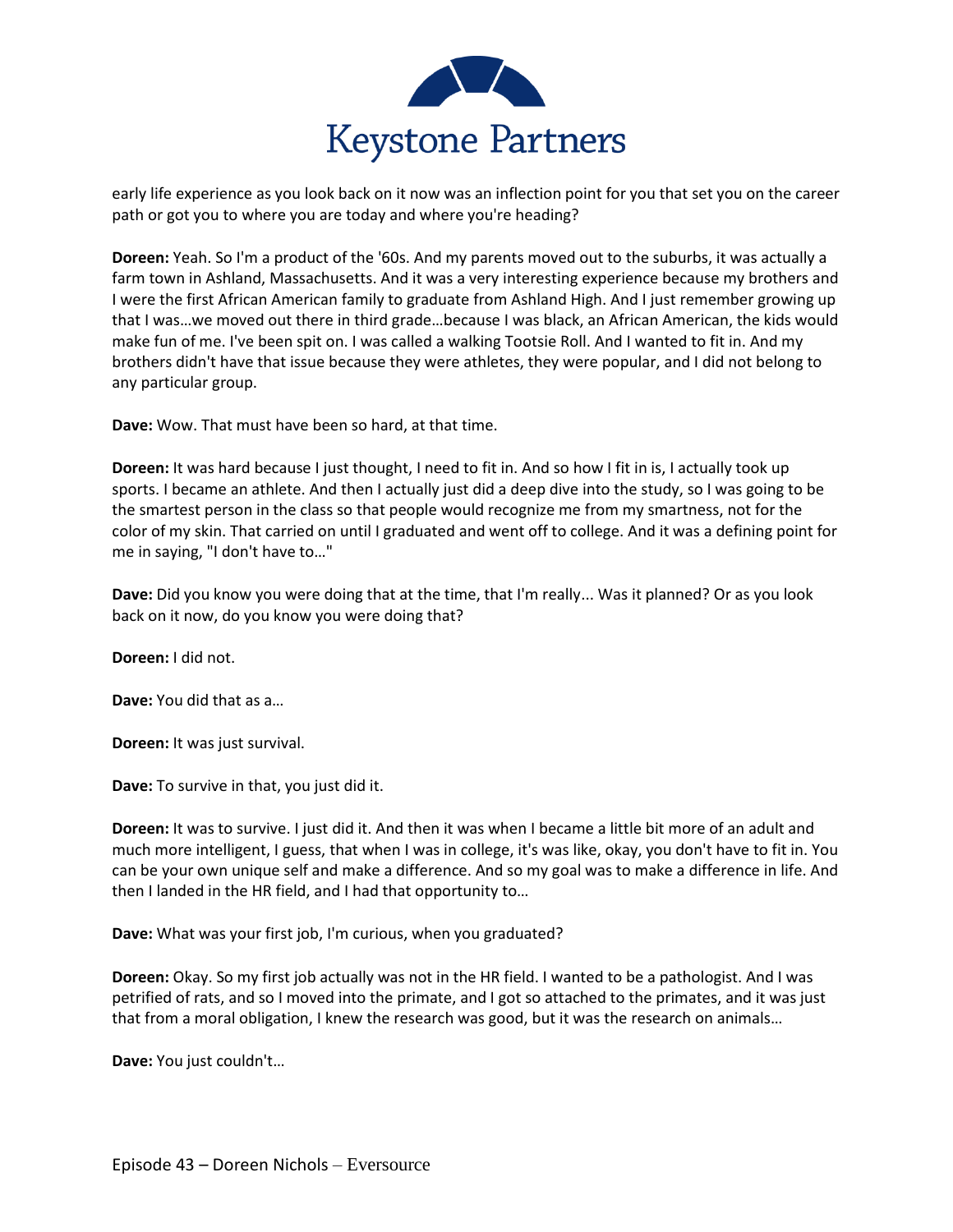

**Doreen:** …and so I couldn't do it. So I left the job without a job, and signed up with a temp agency, and landed an opportunity in HR. And the rest is history.

**Dave:** Wow, that's amazing. All right, so let's talk about Eversource. A lot of us think about NSTAR and Boston Edison, but Eversource has changed a lot over the years. And I was wondering if you could give us just a little update of the status of the organization. What's your mission? How big is it? Who do you serve?

**Doreen:** So it's so funny because I was working at Tulane University in New Orleans, and I really always wanted to be back up in New England. And I get the call from Eversource, and I didn't know what an Eversource was. I am a National Grid customer, and that's all I knew. And when I…

**Dave:** The competition.

**Doreen:** …yeah, it is the competition. But the only competition in electric and electricity, but they can't compete against us, as it comes to our culture and our people.

**Dave:** Ah.

**Doreen:** So when I met with a recruiter, and just the way she talked about Eversource, about the culture, about people passionate about servicing the customer, keeping the lights on, the gas flowing, and the water flowing, and we're making a difference in the environment, I was hooked, I was sold. And so I interviewed, and I was like, "Oh, I hope I get an offer."

And so I joined Eversource. We were at 8,000. I have to say, they're all family members to me. So, 8,000 employees that make up the Eversource company. And the mission is really to keep the lights on, the gas flowing, and the water flowing, but also making a mark. We are protecting…

**Dave:** It's life or death ...

**Doreen:** It is life or death.

**Dave:** ... I mean, when you come right down to it.

**Doreen:** It really is. It is life or death. And we're making a difference. We're making a difference, clean energy, where our footprint is to ensure that we are taking care of the environment. I told that to the Board of Directors. I said, "I want to be back here, but I love that we have a purpose, and that purpose is to save the environment by keeping the lights on, the water and gas flowing."

**Dave:** And that's something that only you can get behind by all of your employees.

**Doreen:** Yes.

**Dave:** So as you're recruiting talent, you want to see if that resonates with candidates.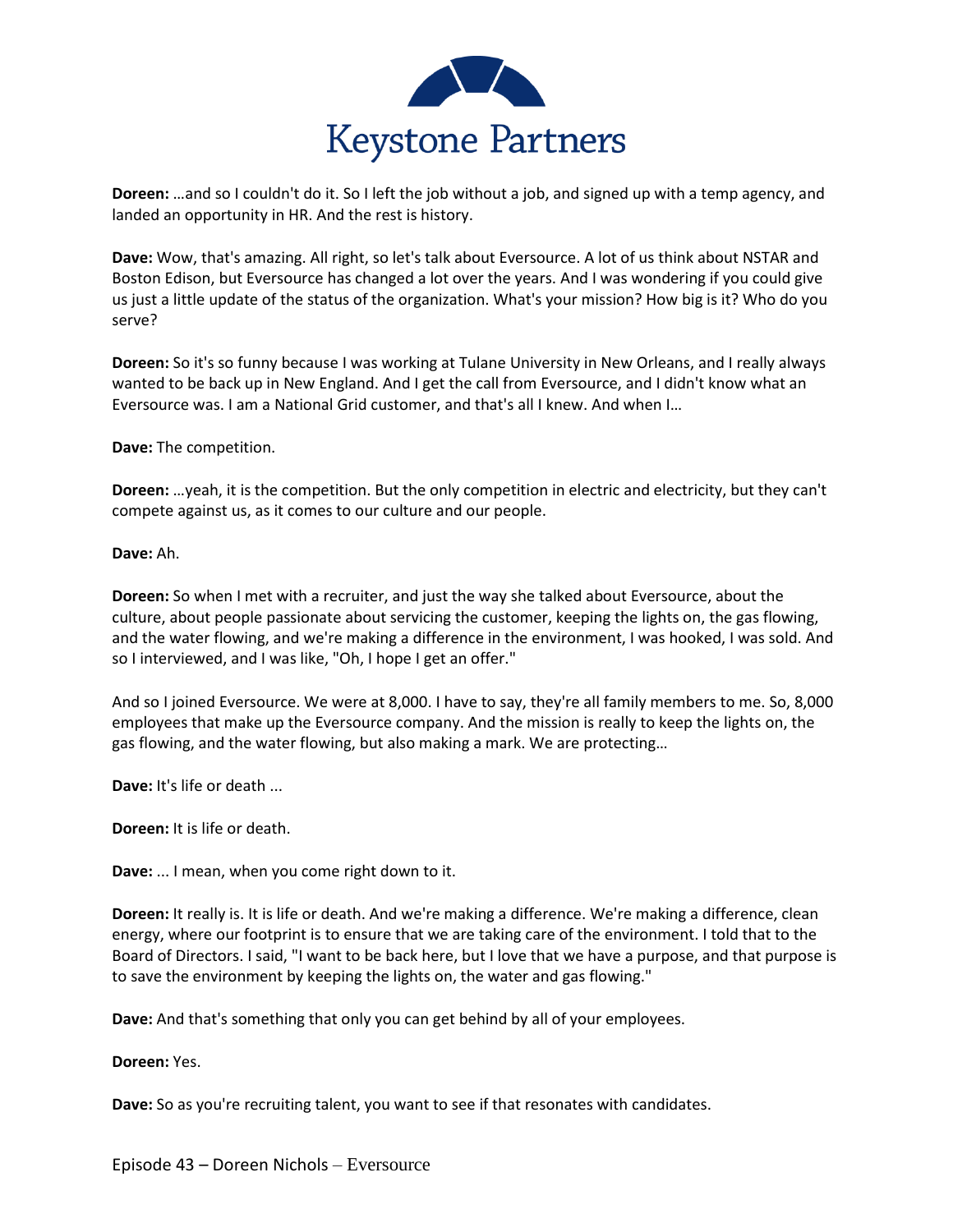

**Doreen:** Also for the younger generation about protecting the planet, you hear in the news today about global warming, and people want to survive and stay on this planet. And so they have an obligation to protect it. And that is one of the attractions that we're making a difference with the environment.

**Dave:** That's great. And what's important to you about the values and culture? I think we're starting to get there. You already started to talk about the mission, and of course that spills into the values and the culture. What's important to you about Eversource's values and culture?

**Doreen:** Well, we want to create a culture of engagement. We're a culture of customer centricity. We realize that if we have engaged employees, you will have happy customers. And so that's a value, engagement, culture of customer centricity, that we have a moral obligation, we consider all ideas of our employees, we reward and recognize, we have a social responsibility. Something that's just near and dear to me is that I work with all levels of the organization. And that common thread is really keeping our customers happy by keeping those lights on and the gas and the water flowing.

We do it with passion. We don't want the credit. We just want to do our jobs every day and just make a difference. And I see that. It's part of our DNA, if that makes sense. It's really about servicing their customer, but at the same time working together as one team. So even though we've had many acquisitions, when they think about a customer, we become one team, servicing that customer.

**Dave:** And how have you brought those organizations that you've acquired?

**Doreen:** Well, it hasn't been easy.

**Dave:** So it's not done, completely, right?

**Doreen:** Yeah, it's not done. It's not done.

**Dave:** I mean, it's done with the names, but…

**Doreen:** Yes, some of the names, but we continuously try and make sure that we are one company. And so we gather information through the engagement survey, we get out there, and we train, we communicate, we have town hall meetings. We talk about what it's like to work at Eversource so the potential candidate, and saying, "Here's how we've evolved over time." We are no longer utility company. We are an energy company. And we are always transforming and updating, and keeping current, so that we don't become obsolete. When you think about Blockbuster, who was…

**Dave:** Oh, yeah. They've talked about that at the conference here, the companies that were big brand names that are gone just in a few years.

**Doreen:** Right, Toys "R" Us, Babies "R" Us, they are gone. And Amazon's taken that whole market, Netflix and the Blockbuster or the movie industry. And so we are always transforming to make sure that we don't become obsolete, and going in the direction of energy because it touches so many areas. You have water, you have electricity, you have wind, and then who knows what else is out there. Recyclable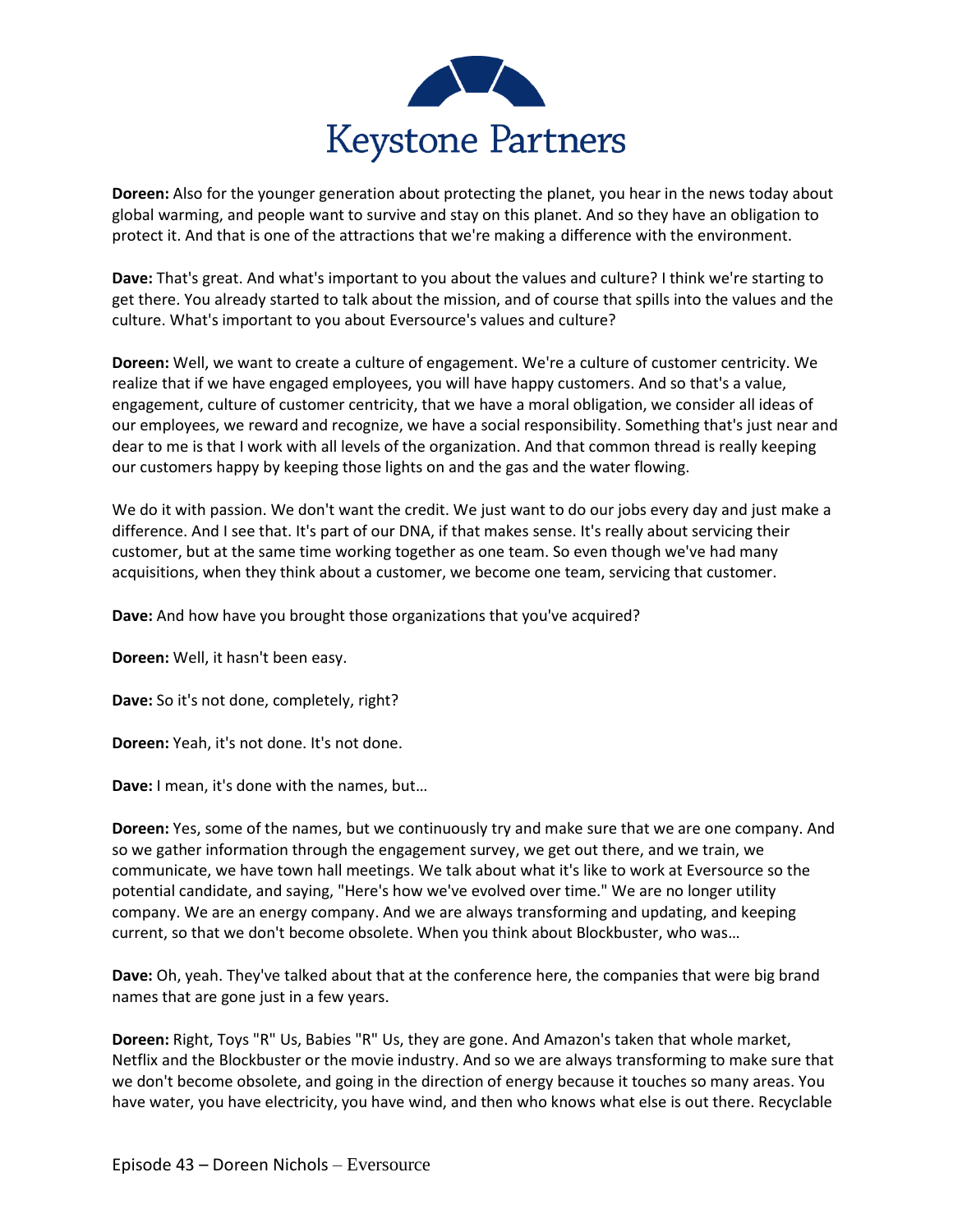

clothes, you never know, you can use that for fuel. So, but we're always looking at ways to stay ahead of the curve.

**Dave:** You mentioned a culture of engagement. Can you describe what that means at Eversource and what it looks like in practice? How do you make sure that happens? What are the things that you and leaders are doing to create this culture of engagement?

**Doreen:** Yeah. Well, it goes beyond the dollars, the salary, and the benefits. It really is listening to our employees and say what's important to them. So if it's important…so that rewards and recognition is a piece, if it's giving them some really meaningful projects, having them to lead an opportunity, that is what engages employees. And we hear that, and we read it from our survey results. And so I look at my team, what's going to motivate them is, I bring them into the process. I am not the smartest person in the room, and nor do I ever want to be the smartest person in the room. I want people to say, "I have this idea." And then I'm open to listening to that idea. I have this model. Sometimes it's good to lead, sometimes it's follow, or sometimes it's just good to sit back and enjoy the ride. And my team does that for me.

**Dave:** Ah, that's great. How do you define leadership, both you personally, and how do you define it at Eversource?

**Doreen:** So leadership isn't a title, it isn't the name that you have after your name or below your name. It isn't tenure or seniority. When I think about leadership is how I influence people or employees to go to that common goal. And so when you have somebody that goes to the left, or somebody goes to the right, and they're not staying on track, as a leader, my goal is to bring them back in, not with the two-byfour, but really looking at how they make a difference to complete that goal or that objective.

And so I look at leadership as being open to ideas, listening for understanding, being an ethical leader, and relying on your team because you don't have all the answers. So people bring different perspectives, and having diversity of thought, diversity of just... of the physical diversity, experiences actually are meaningful to any organization.

Our leaders at Eversource, they measure themselves always. They measure themselves on executive visibility, they measure themselves on diversity and inclusion, they measure themselves on being brand ambassadors and…

**Dave**: How do they measure those things?

**Doreen:** So as far as the demographics of the organization, they measure themselves from the engagement score, so the question asks, my manager walks the talk, they do what they say they're going to do, my manager gives me the tools to…

**Dave:** And do those managers get specific feedback about themselves?

**Doreen:** Yes.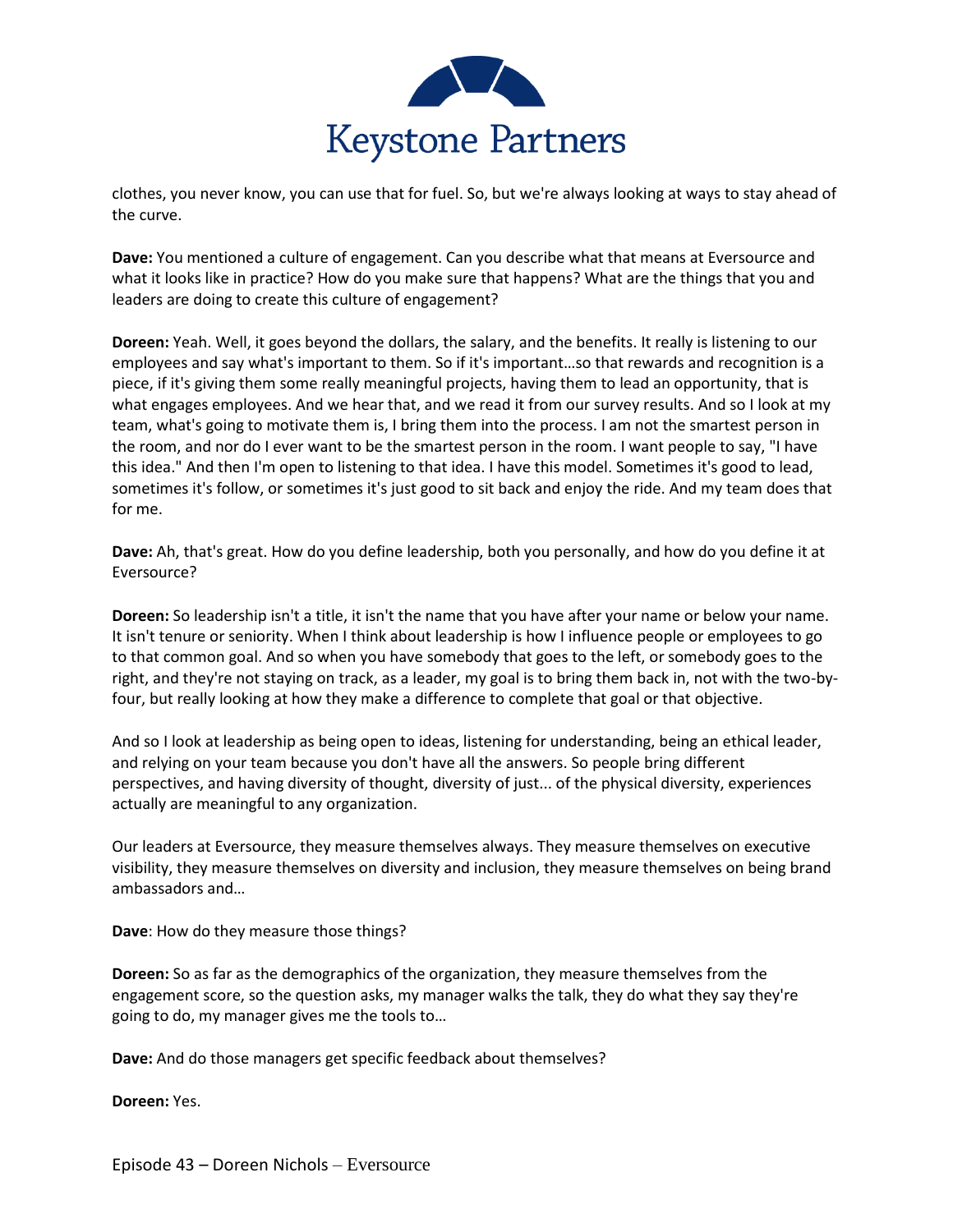

**Dave:** Not just general?

**Doreen:** No, so it's in their organization, so it rolls up depending on the number of people. It will roll up, and they actually see that hard data. And then they have to come up with action plans to... If it's a best practice, how do you continue, if it's not a best practice, is it something that's…

**Dave:** So they're held accountable ...

**Doreen:** They are held accountable.

**Dave:** …to their leadership.

**Doreen:** …to their leadership.

**Dave:** Wow.

**Doreen:** Yes.

**Dave:** Interesting. You wear many hats as an HR leader. As a brand ambassador, you're negotiating, you're working in diversity inclusion, you're acquiring and developing talent. What are your thoughts about ethical leadership?

**Doreen:** So we lead by example, and I was in a meeting last week, and talking to key talent, and that question came up about being an ethical leader. As I say to my son, I want to be a role model for you. I want to set that example. The apple doesn't fall too far from the tree is that your children or people who admire you, they're going to try to emulate you. And so what I do, as I present myself, my actions, my behaviors, people are watching that. And so if you are behaving in a manner that just really goes against the grain of what people think is a person who is ethical, you've lost credibility. In the tough times, people then do things that they shouldn't do. I never want to be on the front page that my mother would be reading this and saying, "Doreen did XYZ." So it's just something that's really important that you emulate certain behaviors and that you're compliant, that you are ethical, and that even in the bad times that you don't steer from that moral obligation.

**Dave:** Right. You said there's so much the role model there about the leadership because people can't be what they can't see, right?

**Doreen:** Right, exactly.

**Dave:** When they're looking up, they're going to emulate that. We had a podcast guest, I think you know Helen Drinan. She's right now the President of Simmons University. And she said in the podcast something very similar to what you just said. She said, "You know, when times get tough in an organization, when there's that existential moment, that's when you need more values-based leadership. That is the time to say, 'Okay, we're going to be a little more flexible in this to get through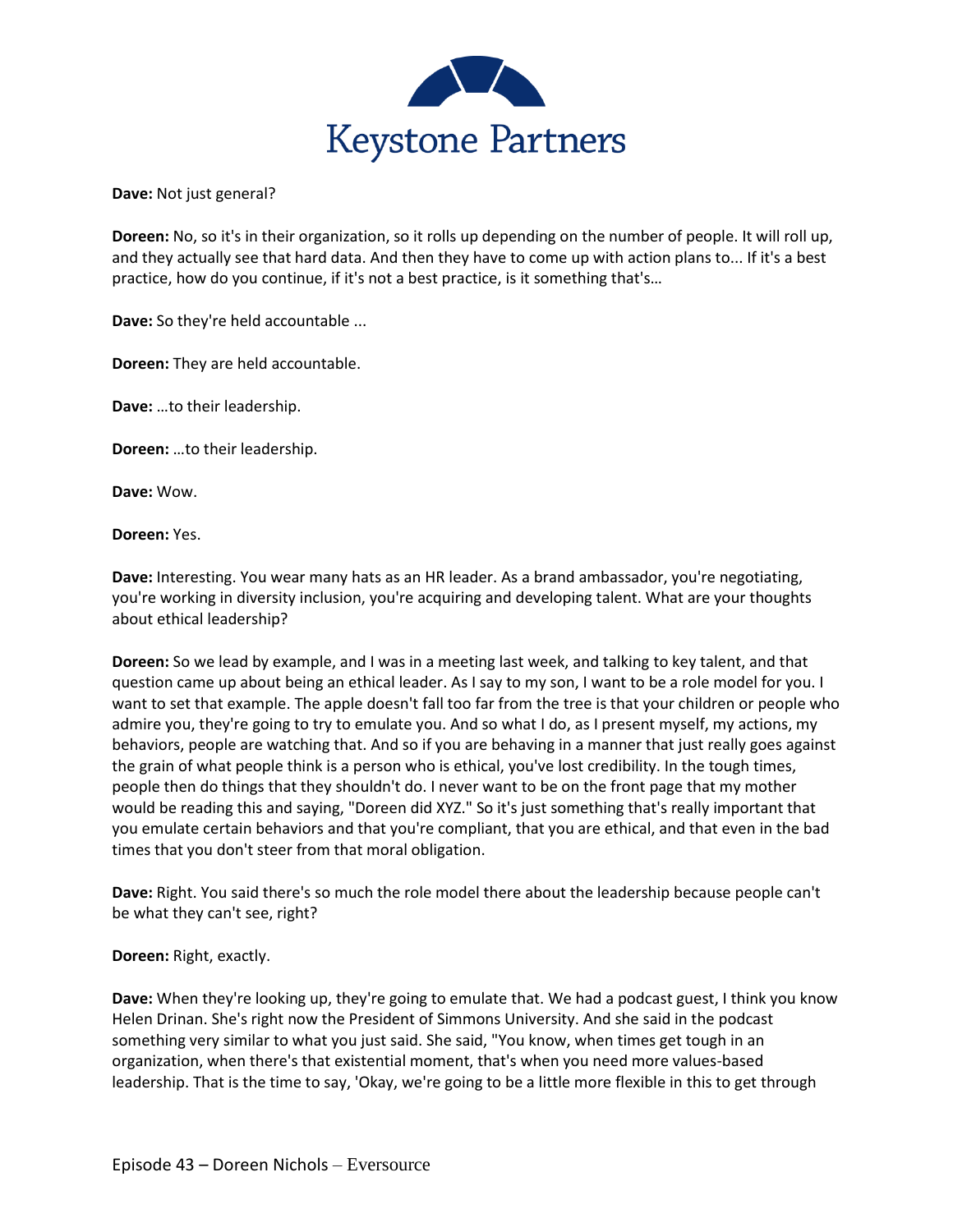

this. This is when we need to make sure we're working the hardest at being ethical and being valuesbased.'"

**Doreen:** Yes. The other thing is that when you're working with employees, employees bring their whole selves to work, and so you need to understand the whole person. I look at it that I can't just understand that person from the 9:00 to 5:00, because if something's going on at home, they will bring that to work. So they could have had a fight with their child or their spouse, and that plays out in the workplace. So they're not themselves, and they're not their authentic selves. And so for me to motivate and engage my employees is to understand the whole employee and not just that one skill.

**Dave:** Right. And I'm curious how you do that because right here at the conference, my colleagues, Brenda Stanton and David Brendel from Keystone, presented on a topic that employees bring their poker faces to work because there are so many risks. If you really share what's on your mind, if you really try to be your whole self, there are some risks that are associated with it. Maybe I'll be rejected, maybe I'll outshine my boss, maybe there'll be retribution if I say something that's controversial or challenge the status quo. First of all, what do you think about that, that poker face thing? That happens a lot in companies, doesn't it?

**Doreen:** It does happen a lot because people want to put their best foot forward. They want a person or their leader to see that they can manage through all the minutia, the tough times, the good times, and…

**Dave:** And they want to please too.

**Doreen:** Yeah, please and just deliver.

**Dave:** Right.

**Doreen:** But there are days when that just doesn't happen, you know?

**Dave:** Right.

**Doreen:** So something could have been said, you hit your head against the cabinet, and it's like, "Okay, this is bothering me. I can't think." Or you've had a disagreement with a family member or even a coworker, and how that plays out in the workplace, we're all emotional, we're all human beings at the end of the day, and people who have feelings, and they have that emotional intelligence, it needs to play out in the workplace. How do you capitalize on the strengths if there is something going on? How do you remove those obstacles so that person can be their whole self when they come to work?

**Dave:** Right. And I think that was their whole point, is that we sometimes hide behind a facade to just get through the day. And are we not tapping into all those employees' talents because they're not really sharing their whole self?

**Doreen:** Yes, their authentic self. They have a lot to offer when they are being their authentic self.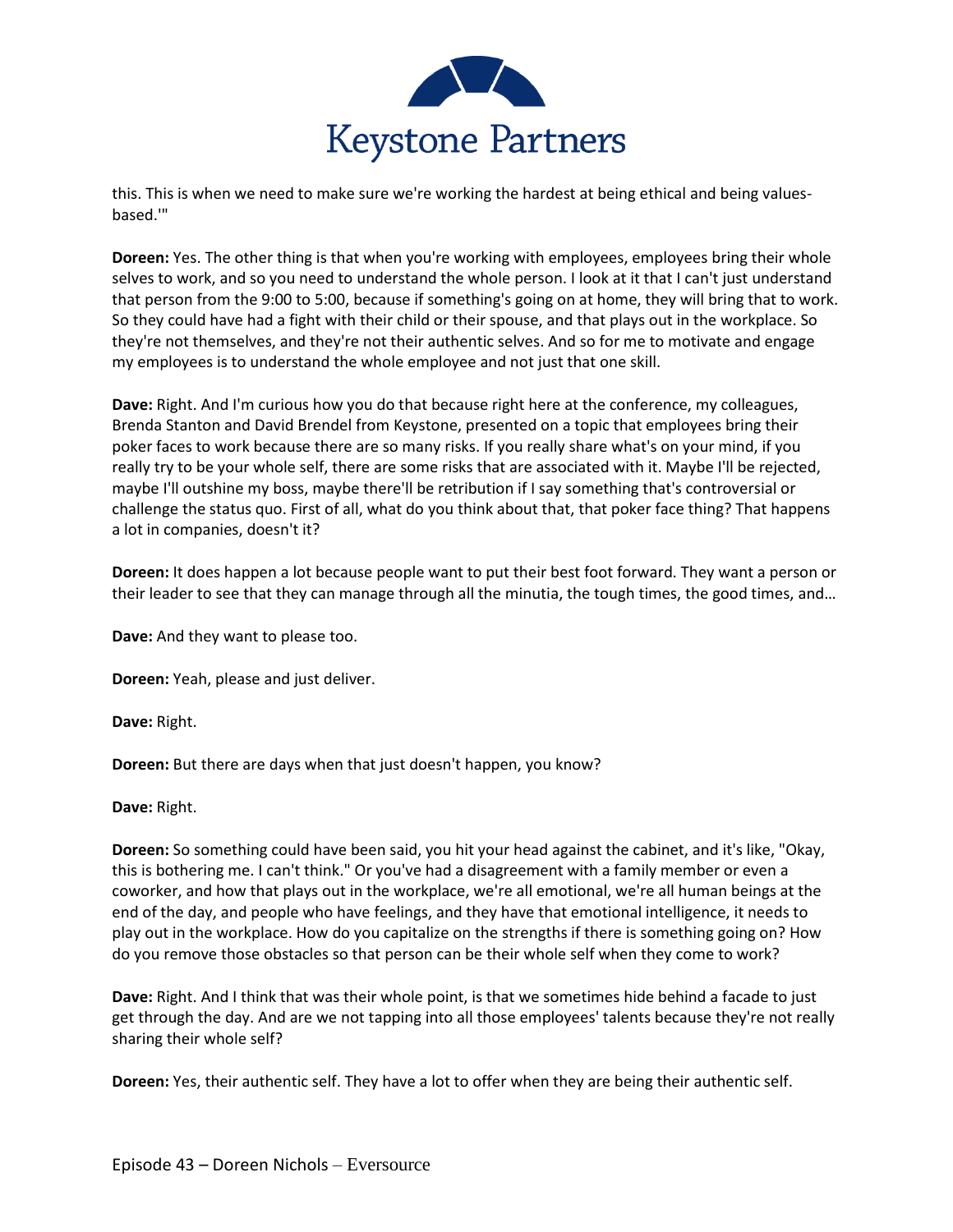

**Dave:** So we have to create that trusting environment.

**Doreen:** Yes.

**Dave:** There was an article in the *Wall Street Journal* about cultural fit. And so many organizations are so focused on culture, and they want to hire people that fit. And when we do that, sometimes we hire people just like ourselves, same schools, same neighborhoods. And maybe that's not what they mean by hiring for cultural fit, it's more about the mission and values. But I know this happens in organizations. They're employee referral, they're your friends, they come from the same circles, they went to the same schools, all those things, but you can end up having more of a homogenous culture if you get caught in that trap. So what's your philosophy on this? How do you deal with this at Eversource?

**Doreen:** So, I interview every director and above that comes into Eversource, so I'm on the interviewing team. And I don't talk or interview for the skill set because they have the skills. I do…

**Dave:** If they made it to your desk, they're qualified.

**Doreen:** Yes. They're qualified. So I interview for leadership, personality, and as you call it, a fit. And what I'm looking for is a person who can be flexible. And I even ask the question, on a scale from one to five how flexible you are, because things are ever-changing. I'm looking for a person that, not just even the physical, like the physical, where you have some diversity from a physical standpoint, that's a good thing. But diversity of thought…

**Dave:** But how do you measure that? How do you get that?

**Doreen:** So I'm asking the question, so I do situational interviewing to see how a person thinks, how they're formulating their questions. And so I did ask one person about D&I, and he says, "Well, I'm going to always hire the right candidate."

And I said, "Well, tell me about what that means to you." And so it's really then understanding their perspective, so are they hiring that Harvard MBA, or are they hiring the person who did an online course, which there isn't any difference as far as I'm concerned, just the name. But you have the ability to learn. So, that's something that's really important to me.

**Dave:** So you see what their thought and their thinking is.

**Doreen:** Yeah, their thought process is.

**Dave:** Yeah. That's great. We have Keystone deliver the Hennessy Report in cooperation with NEHRA, and we have always had the NEHRA YP, the young professionals, question of the podcast, but we're rebranded, as Tracy talked about last night at our board meeting. And she says, "We don't have to explain to the HR community why we renamed it to the NEHRA, Emerging HR Professionals," which is a much better name. So we're happy to have the Hennessy Report, NEHRA, Emerging HR professionals, question of the podcast. Oh, there's a guest right here.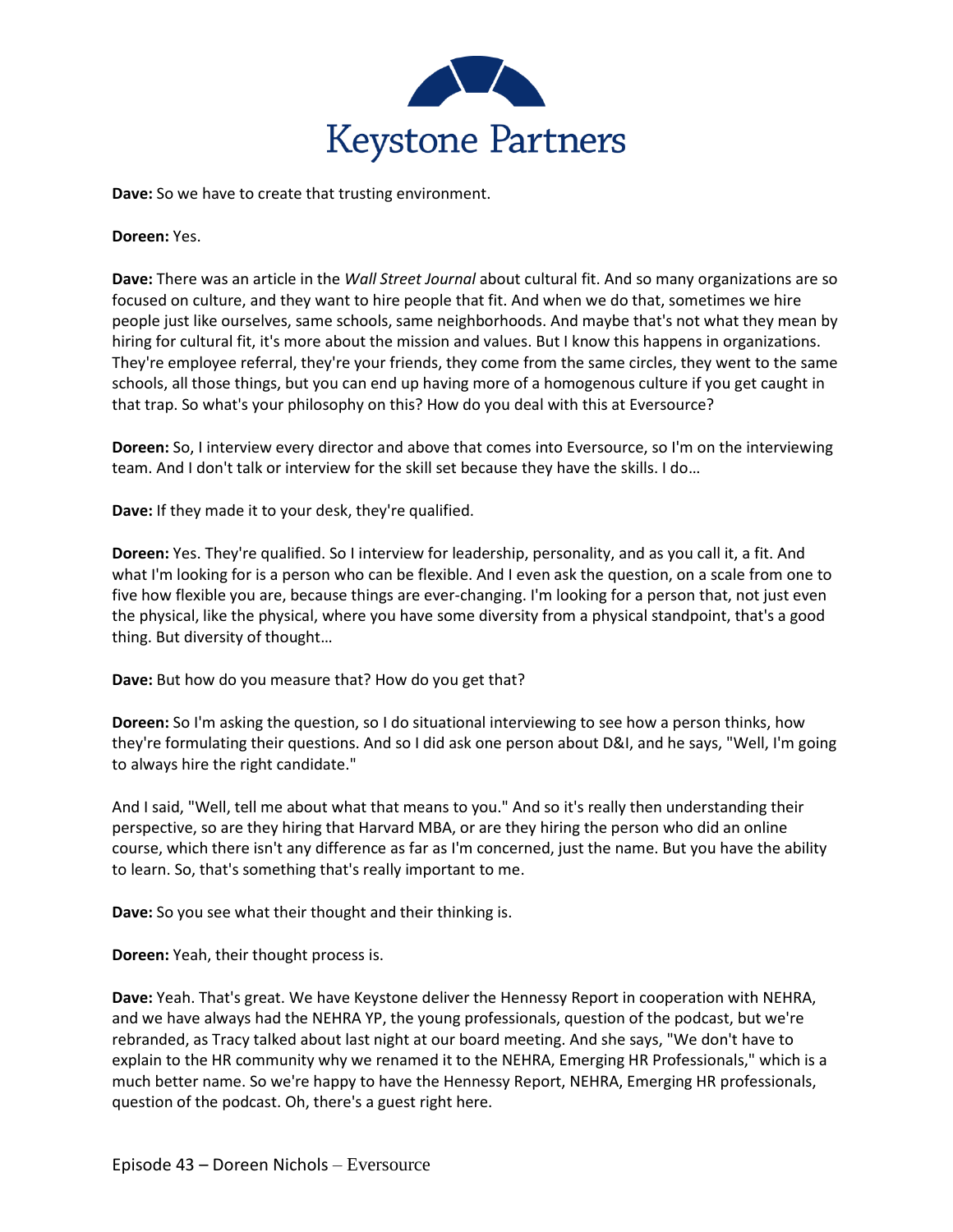

**Lexi Kantor:** Hi, my name is Lexi Kantor. I'm the Senior People Operations Associate at Ovia Health in Boston. My question is, have you ever received a piece of feedback that really changed your style or approach for your career going forward, even if it was a piece of feedback that you didn't super appreciate at the time, and looking back, and have more appreciation for?

**Doreen:** So that's a great question, Lexi. You know, it's very interesting. When I joined Staples, I had a buddy. We had the buddy system so that they help us maneuver and assimilate into the company. And it's so funny that one of our NEHRA board members was my buddy. Her name is Nancy Persson. And she had given me some advice. And so I am a very direct person. I don't sugarcoat things, but I don't do it in a way that it is going to cut people off at the knees.

However, she observed people's body language when I was giving that feedback. And she gave me some feedback about, it's not what you say, it's how you say it, and how you may want to look at your audience or the person that you're talking to and seeing how they're going to receive the information. So take a moment to really get to understand that person. So if you're giving the feedback, you can do it in a way that they can understand it. So it was just invaluable for me.

The other thing is that she told me that sometimes you have to be the bigger dog. And it is so important.

**Dave:** What does that mean?

**Doreen:** You rise above it. So when a person goes low, you go high. You don't go and stoop to a level that is not who you are. And so it's been great feedback and great commentary and advice that I take with me every single day.

**Dave:** And advice from another NEHRA board member.

**Doreen:** That's right.

**Dave:** Nancy.

**Doreen:** Nancy Persson, yes.

**Dave:** She's right here. If you could write a letter of advice, professional career leadership advice to yourself when you were 25, 30-years-old, what would you write to Doreen?

**Doreen:** Be true to yourself. Do not compromise. You can give, and you can do it in a way that is accepting. Know yourself. And the other thing, be the open to the feedback. Listen for understanding. And if I had known how to manage to the political landscape, I think I wouldn't have stepped in it so often. That would be the one ... that to be one with the…

**Dave:** The political landscape?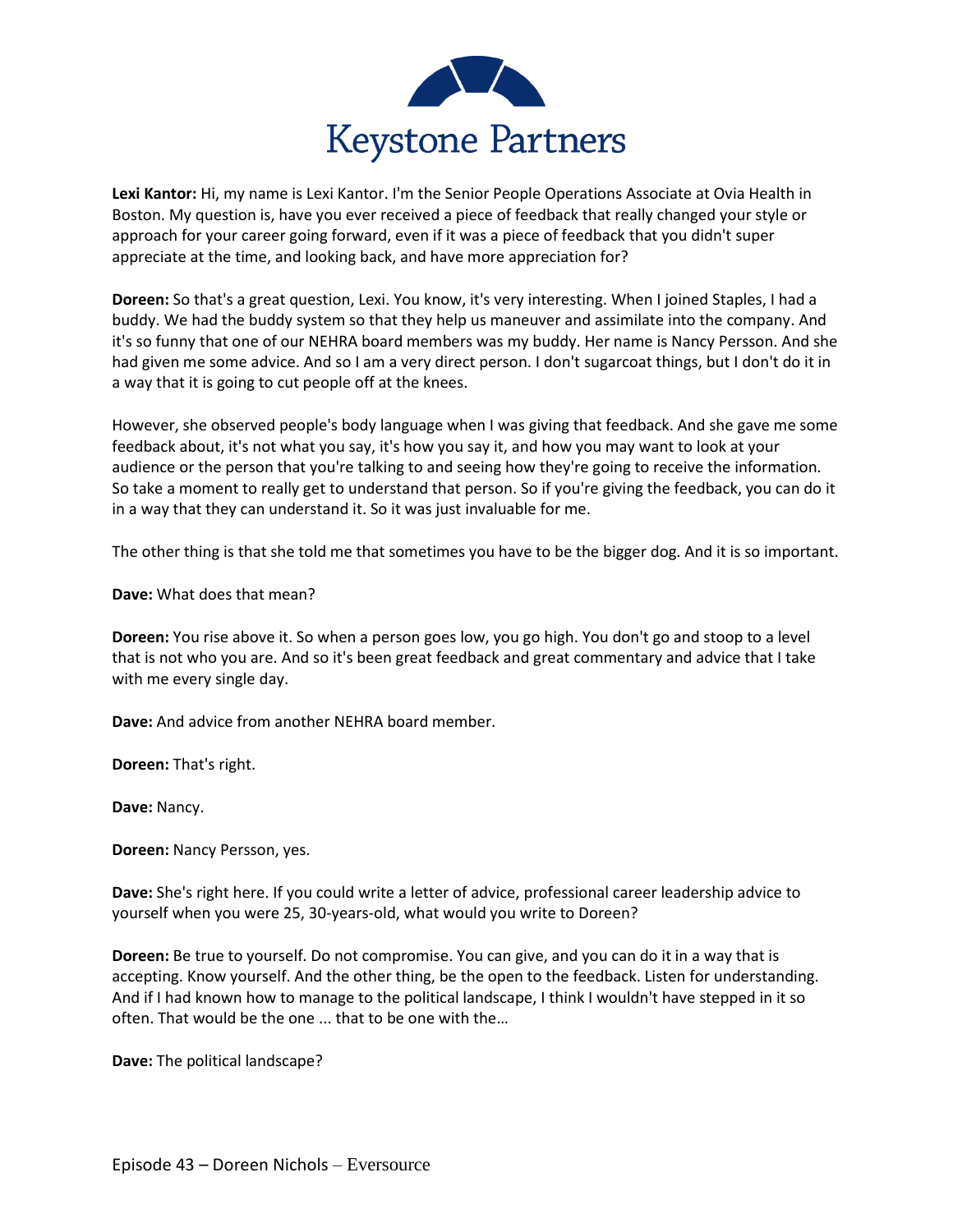

**Doreen:** …the political landscape is like how you maneuver and get what you need out of a situation, but not necessarily have to kiss up, so it's maneuvering and understand who is who in the organization, who are the movers and the shakers. That's what I would write to myself. Understand who the movers and shakers are, maneuver through that political landscape, and have somebody that will be your mentor and role model so that you don't step in it. They can tell you that you're about to step into it. So by…

**Dave:** Know who the people are that you can go to in advance of the situation.

**Doreen:** …exactly, in advance of the situations. And just being able to maneuver to that political landscape. I wish I had that knowledge earlier.

**Dave:** Well here's a question you asked Jane Moyer, our new board member, last night, putting her right on the spot as she…

**Doreen:** Oh, I know.

**Dave:** Her first board meeting.

**Doreen:** And she has so many unique things about her.

**Dave:** Right. And you asked, "What's something unique about you that you're willing to share, maybe something we wouldn't find in your LinkedIn profile?"

**Doreen:** Well, there are two things. I'm going to give you two things. So, I was three years old, and I had this pink piggy bank. And my brother had this blue piggy bank, and he threw my piggy bank out the window, and I went after the bank. I was following the money. And I fell from a third story building. And the only thing that saved me was I landed in the mud. There was a woman…

**Dave:** There must have been a lot of mud.

**Doreen:** …it rained. And the woman across in the other apartment building saw this, and she came down. She called the fire department, and she brought me back to my mother. And she goes, "Is this your daughter?

She goes, "Of course that's my daughter."

And then she had realized that I had fallen out of the window.

**Dave:** Oh my God, three stories.

**Doreen:** And so they did take me to a hospital to make sure that I wasn't hurt.

**Dave:** Three stories.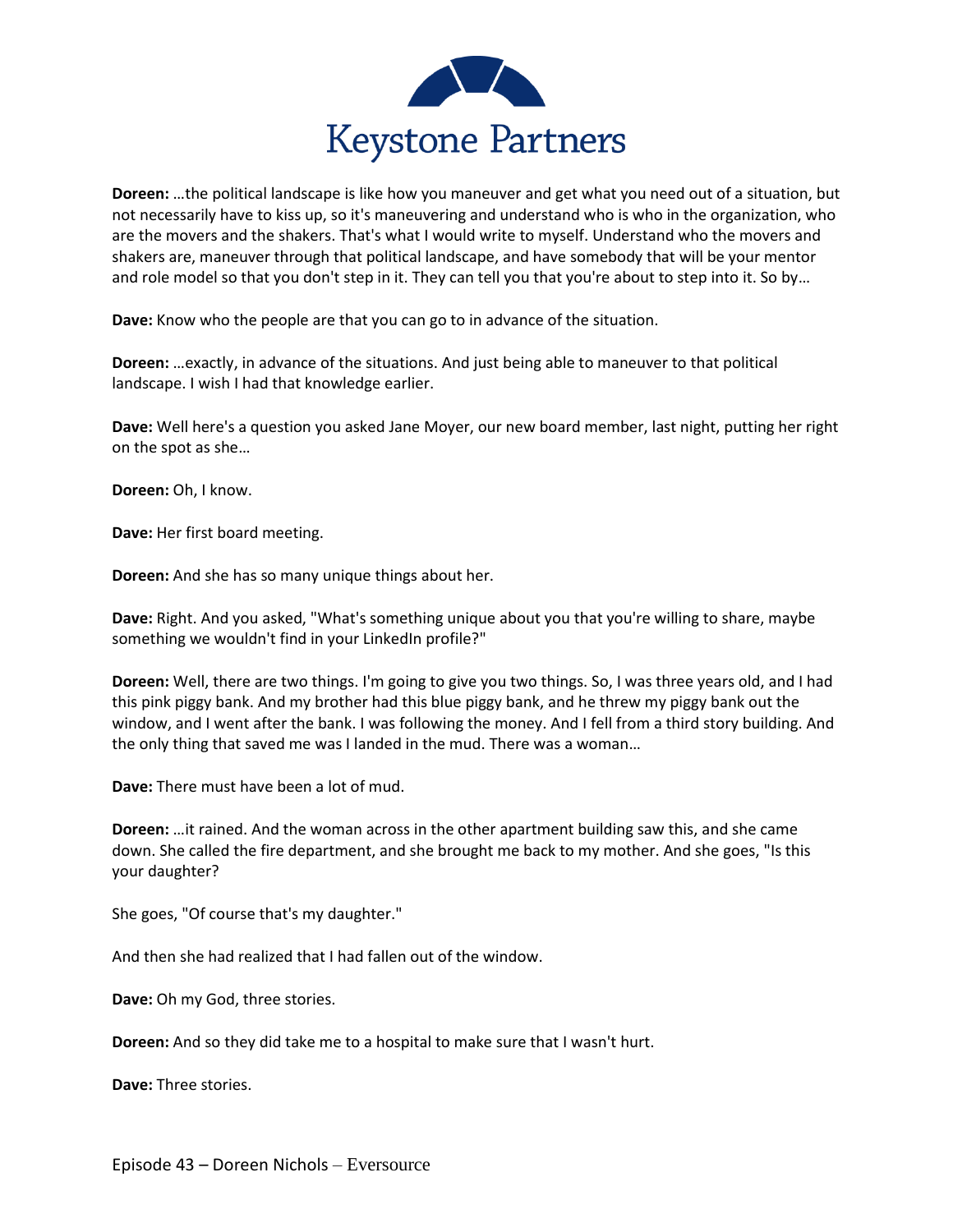

**Doreen:** Three stories, three stories, and landing in the mud. That broke the fall.

**Dave:** That is, that is...that you had a softer landing.

**Doreen:** Yeah, and I didn't land on my head, so that's a good thing.

**Dave:** Right, right.

**Doreen:** Yes, yes, yes.

**Dave:** You said there's a second thing.

**Doreen:** Yes. So in high school, I ran track, because I wanted to fit in. And so I held the state record for a year running the 220. It's no longer the 220, it's 200…

**Dave:** 200 meters now, right?

**Doreen:** Yes.

**Dave:** Yeah, right.

**Doreen:** So I ran it in 26.6 seconds.

**Dave:** Wow. That is unbelievable. And my last question for you, favorite movie?

**Doreen:** *Imitation of Life*. It's an old movie. It was actually when they were just transforming into color. And it was very interesting because this woman wanted to fit in, and she spent all of her life trying to fit in, and just really disregarding and disowning her parents. And when her mom died, she ran to the…and she was crying at the casket, saying, "I didn't mean to do this. I didn't mean to do this." And so it's just important to... You don't have to necessarily fit in, it's how you maneuver and be true to yourself. You can go with the flow, but you don't have to be in the flow. You can be alongside the flow.

**Dave:** Hmm. Well, I think it's kind of fitting that we started with fitting in, and ended with fitting in, and knowing that that's not really the way.

**Doreen:** Yeah.

**Dave:** So great to have you as a guest on the podcast.

**Doreen:** Thank you so much. I really enjoyed it.

**Dave:** Me too.

**Doreen:** Thank you, David.